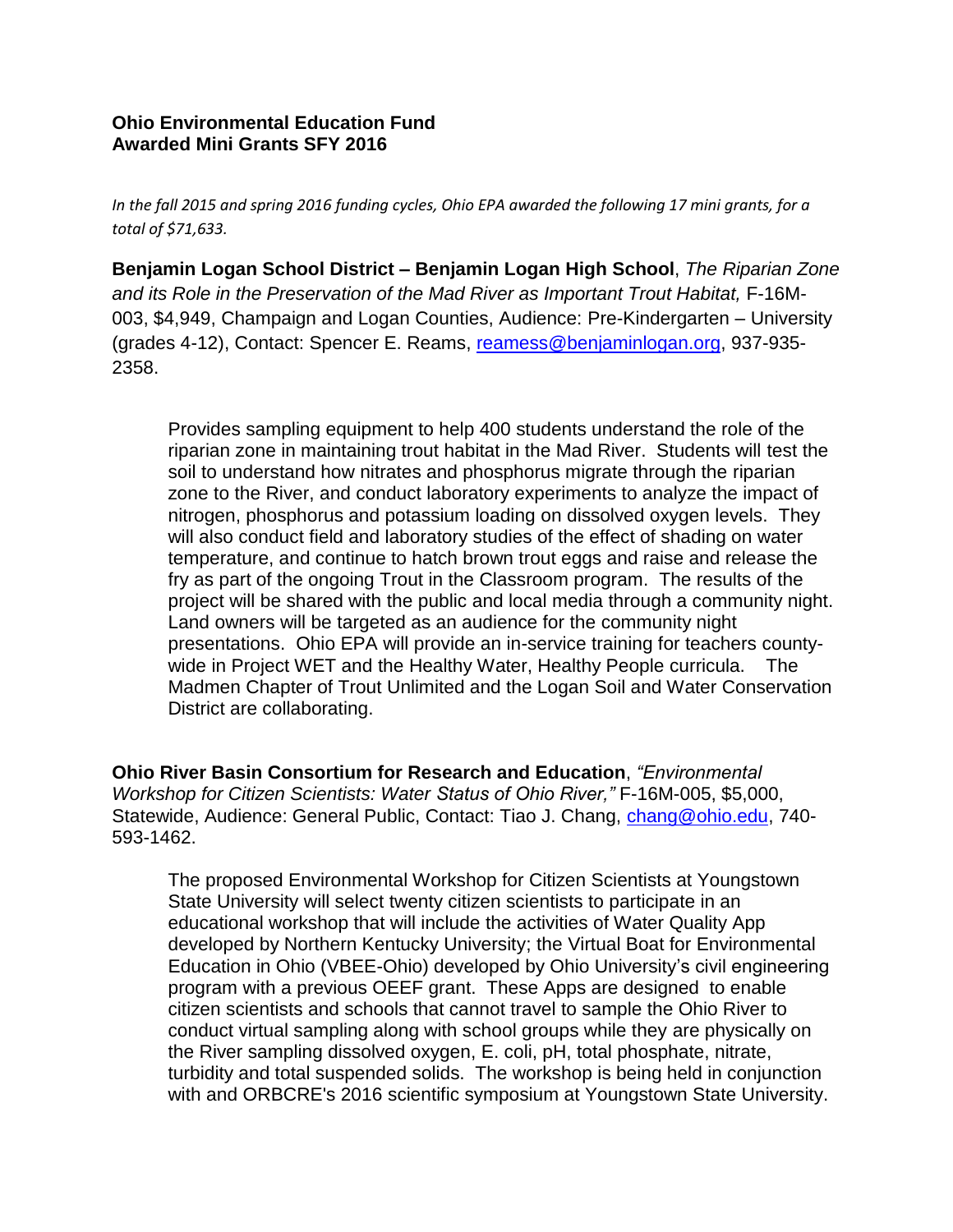The Friends of the Mahoning River, Northern Kentucky University, and Youngstown State University are collaborating.

**Miamisburg – Bishop Leibold School**, *Waste Not, Want Not*, F-16M-007. \$1,000, Montgomery County, Audience: Pre-Kindergarten – University (grades 4-8), Contact: Linda L. Hillinan, [lhallinan@bishopleiboldschool.com,](mailto:lhallinan@bishopleiboldschool.com) 937-434-9343.

Students will design, build, and maintain a compost system using school cafeteria waste. They will also create and conduct multiple "design of experiments" to find out the most efficient composting method with the use of technology to better understand the conservation of mass and energy of the biomass that they are creating. Lastly, they will educate their parents at an open house in the spring with a short presentation and a pamphlet designed by the students, as well as educate our other sister school on the benefits of composting. The end product will be used by the Mission of Mary farm cooperative, which supplies fresh organic vegetables to the underserved Dayton community. Approximately, 335 students and parents from two campuses and the community will benefit from this project.

**Put-in-Bay Township Park District**, *Lake Erie Island Water Trails,* F-16M-009, \$4,918, Erie and Ottawa Counties, Audience: General Public, Contact: Lisa Brohl, [lakbrohl@gmail.com,](mailto:lakbrohl@gmail.com) 419-366-2087.

The National Park Service has been working with multiple partners to develop a Lake Erie Islands Water Trails Guide, a defined paddling route with public access sites, safety and natural/cultural history information. Grant funds will support publication of the guide and interpretive signs at each access point, providing information on cultural and natural history, critical habitat resources, invasive species, harmful algal blooms and human impacts on water quality. The Guide will encourage recreational users of the Lake Erie Islands to do it safely, reduce conflicts with private property owners, protect vulnerable natural resources and encourage stewardship. Collaborators include the National Park Service, Ohio Clean Marinas Program, Ohio Chapter of the American Canoe Association, Ohio Sea Grant, and the Put-in-Bay Chamber of Commerce & Visitors Bureau.

**Wayne Township, Warren County**, *Name that Stream,* F-16M-010, \$2,500, Warren County, Audience: General Public, Contact: Amy Cameron, [amy.cameron@co.warren.oh.us,](mailto:amy.cameron@co.warren.oh.us) 513-695-3086.

Seeks to promote watershed awareness among 8,500 residents and commuters by placing 43 identification signs at locations where roads cross tributaries of the Little Miami River. To encourage stewardship and connection with the local watershed, mailings to Township residents will include backyard conservation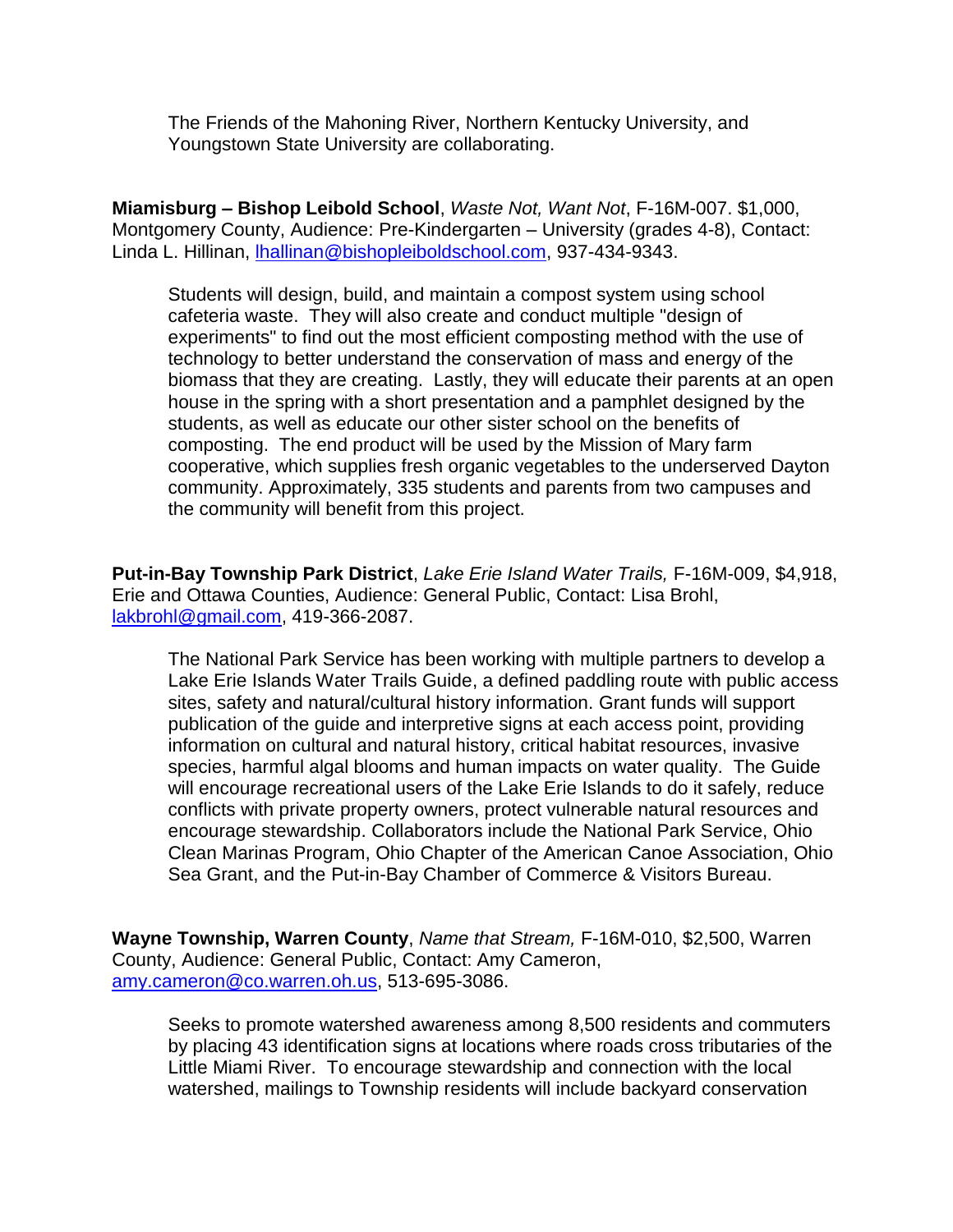tips for keeping waterways clean, including best management practices addressing fertilizer use, pet waste and vegetative stream buffers. The project will also include guidance on how residents can get an un-named tributary a name through the U.S. Geological Survey. The Warren Soil and Water Conservation District is collaborating.

**Fairfield Soil and Water Conservation District**, *Interactive Education Experience*, F-16M-011, \$1,500, Fairfield County, Audience: General Public, Contact: Tommy Springer, [tspringer@fairfieldswcd.org,](mailto:tspringer@fairfieldswcd.org) 740-653-8154.

The Interactive Education Experience will include purchasing Audience Response System equipment that Fairfield SWCD staff can use to educate several thousand primary and secondary students on environmental issues such as soil health, water quality, stormwater pollution prevention, environmental health, and knowledge of threatened and endangered species. This will be used to supplement teacher-led lessons aligning with Ohio's New Learning Standards. Several hundred farmers, landowners, MS4 community members and wildlifeinterested audiences will also be reached through various field clinics and public programs presented annually on ways to reduce stormwater pollution, soil runoff, and nutrient loading, and ways to promote general pond and environmental health. This equipment is a wireless response system that promotes lively interaction during the presentation by giving the audience the ability to answer questions and submit answers electronically via hand-held devices. It can also be used for pre- and post-testing and store a summary of results, to improve the assessment of what is being learned in these programs.

**Wayne Trace Local Schools, Grover Hill Elementary**, *Water and Soil Quality Education*, F-16M-012, \$4,900, Paulding County, Pre-Kindergarten – University (grades 4-6), Contact: Wendy L. Baker, [bakerw@wt.k12.oh.us,](mailto:bakerw@wt.k12.oh.us) 419-587-3162.

Teachers will work with students in grades 4-6 to collect samples and analyze turbidity, temperature and nutrient loads and headwater macroinvertebrates from Town Creek in the Little Auglaize watershed. Their research will parallel and support an ongoing study by the Defiance Soil and Water Conservation District of nonpoint source nutrient pollution in the larger Maumee watershed contributing to algal blooms in Lake Erie. Grant funds will support installation of a floating aluminum dock and gangplank that will allow students to safely collect samples from deeper water at midstream rather than on a steep streambank, for a more accurate reading of nutrient and sediment conditions. Prior to installation,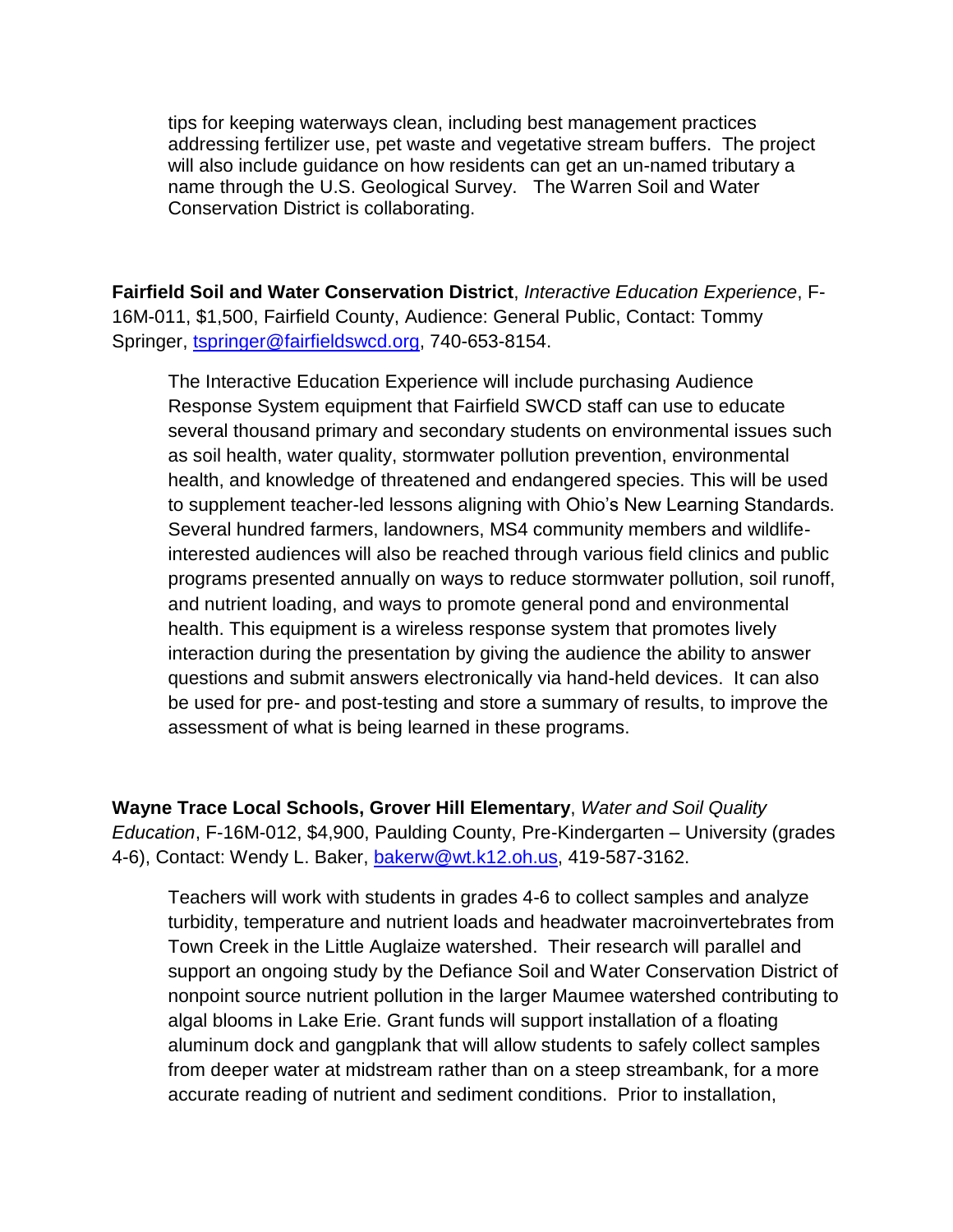students will work with the County Engineer to conduct an engineering design project listing materials and methods, building models and testing outcomes to prevent erosion of the creek bank while allowing stable construction of the dock structure. In this career exploration unit, students will see how engineers study stream erosion, ditch construction and slope for public works projects that take into account floodplains, soil quality and heavy traffic.

**Cardington-Lincoln Local Schools – Cardington Jr. High**, *Quality Water for Quality Life,* F-16M-015, \$4,926, Morrow County, Audience: Pre-Kindergarten – University (grades 3-8), Contact: Beau Michael Wolford, [beau.wolford@cardingtonschools.org,](mailto:beau.wolford@cardingtonschools.org) 419-864-0609.

Provides equipment to help 150 students learn about water quality in Morrow County by studying the micro- and macroinvertebrate life in local streams. Students will keep journals and logs documenting specific types and numbers of organisms discovered, dissolved oxygen levels, pH levels, and other important variables that determine water quality. The project will incorporate activities from Project WET, Healthy Water, Healthy People, Project WILD Aquatic, and the University of Wisconsin's Exploring Streams curriculum, and culminate in a stream and river clean up to improve the water quality in our community. The students' research findings will be published in the school newsletter and their data shared with students in New Mexico through the RiverXchange [www.riverxchange.com](http://www.riverxchange.com/) project.

**Cleveland Metroparks**, *Food Forest at Rocky River Nature Center*, F-16M-016, \$5,000, Cuyahoga County, Audience: General Public, Contact: Valerie Fetzer, [vjf@clevelandmetroparks.com,](mailto:vjf@clevelandmetroparks.com) 440-734-6660.

Cleveland Metroparks plans to create a Food Forest at Rocky River Nature Center using Permaculture techniques. A Food Forest is similar to an orchard but is not reliant on humans for growth and care. It is a sustainable system which includes a wide diversity of plants and animals that support and complement the needs of one another. This forest will include trees and understory plants that produce nuts and fruits for consumption by humans and wildlife, as well as those that attract pollinators and provide habitat for local species. It will serve as the backdrop for school programs and a series of 11 adult education programs on backyard conservation, including topics such as native gardening, edible gardening, sustainable food systems, local habitat conservation, soil and rainwater retention, and permaculture. Over 176,000 people visited the nature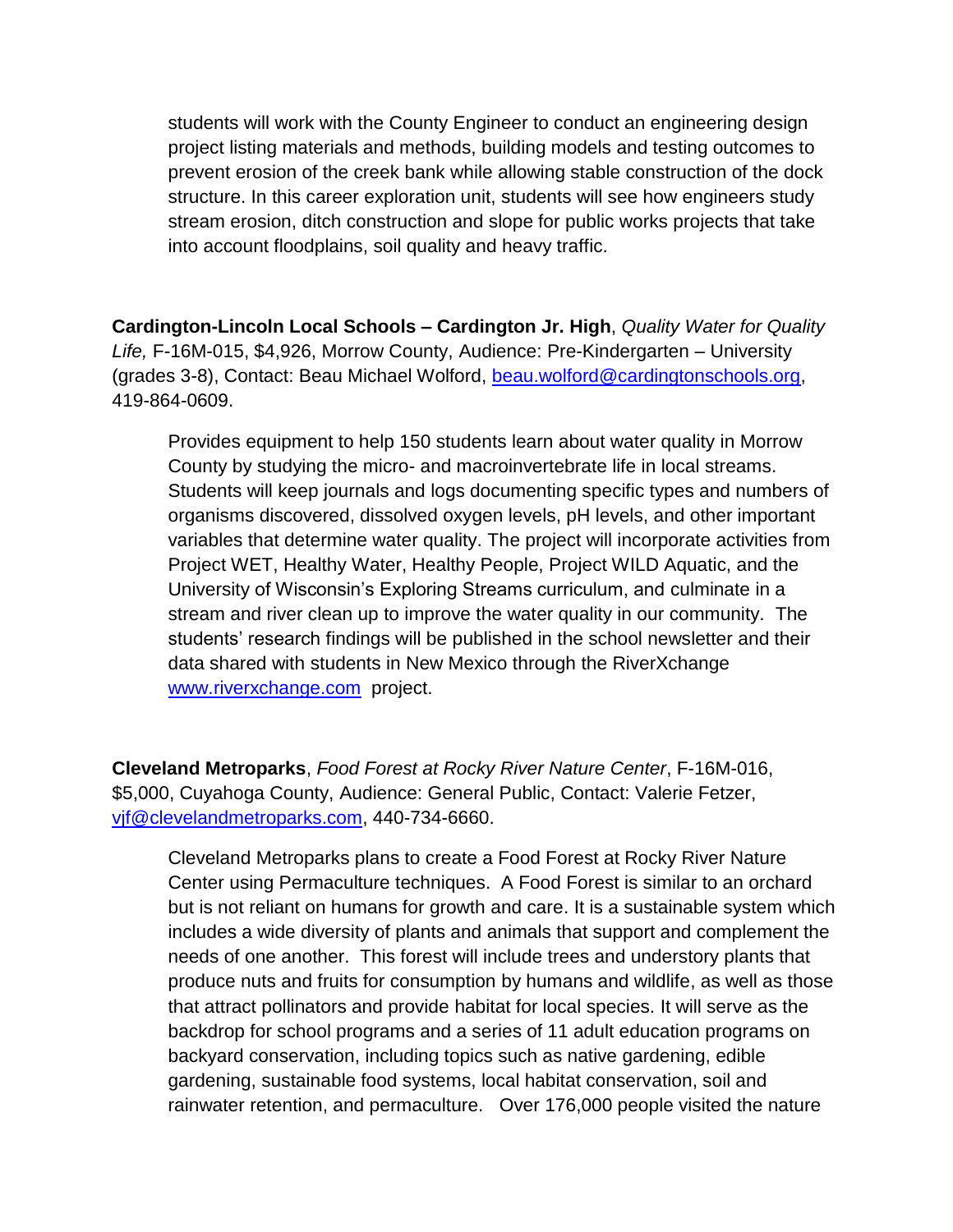center at Rocky River in 2014, which made it the most visited center in all the Cleveland parks.

**Alliance for Leadership and Interconnection (ALI)**, *Green STEM Programs*, F-16M-017, \$4,621, Butler, Clermont, Hamilton and Warren Counties, Audience: Pre-Kindergarten – University (grades K-12), Contact: Calvin Williams, [cwwilliams43@gmail.com,](mailto:cwwilliams43@gmail.com) 513-541-4607.

Provides equipment, science kits, software and promotional materials to support Green STEM Fairs for six Southwest Ohio school districts, and STEM Eco-Mentoring Programs for 2,500 students in Cincinnati Public Schools. Through Green STEM Fairs, adult mentors engage small groups of students with introductions to green technologies and green careers related to energy conservation. In weekly STEM Eco-Mentoring after-school programs for grades 4-6, adult mentors such as LEED architects and engineers provide hands-on, in depth training in green technologies and green careers, and assist students with presentations for a culminating community event. Students study utility bills to measure energy use by their school building; use Watt meters to measure how much energy an appliance uses and calculate the cost to operate it; check for energy "vampire" electronic devices that are constantly using energy in stand-by mode; measure light in foot candles within buildings; use air monitoring equipment to detect pollutants; and assemble and compare the efficiency of toy fuel cell and solar cars.

**Delaware City Schools – Dempsey Middle School,** "Dempsey Ecology Project," S-16M-021, \$5,000, Delaware County, Audience: Pre-School – University (grades 7-12), Contact: Paul Martin Olen, [olenpa@delawarecityschools.net,](mailto:olenpa@delawarecityschools.net) 740-417-6478.

The focus of the Dempsey Ecology Project is on teaching forest and wetland ecology while actively eradicating alien invasive species (AIS) from the 50 acre forest and mitigated wetland area behind Dempsey Middle School. The area includes an intermittent headwater tributary to the State Scenic Olentangy River. This award-winning program was begun in the spring of 2014. U.S. Forest Service, Delaware SWCD, ODNR, Division of Wildlife, Delaware County Preservation Parks, Ohio Wesleyan University, Olentangy Watershed Alliance and Big Brothers Big Sisters of Central Ohio are all collaborating.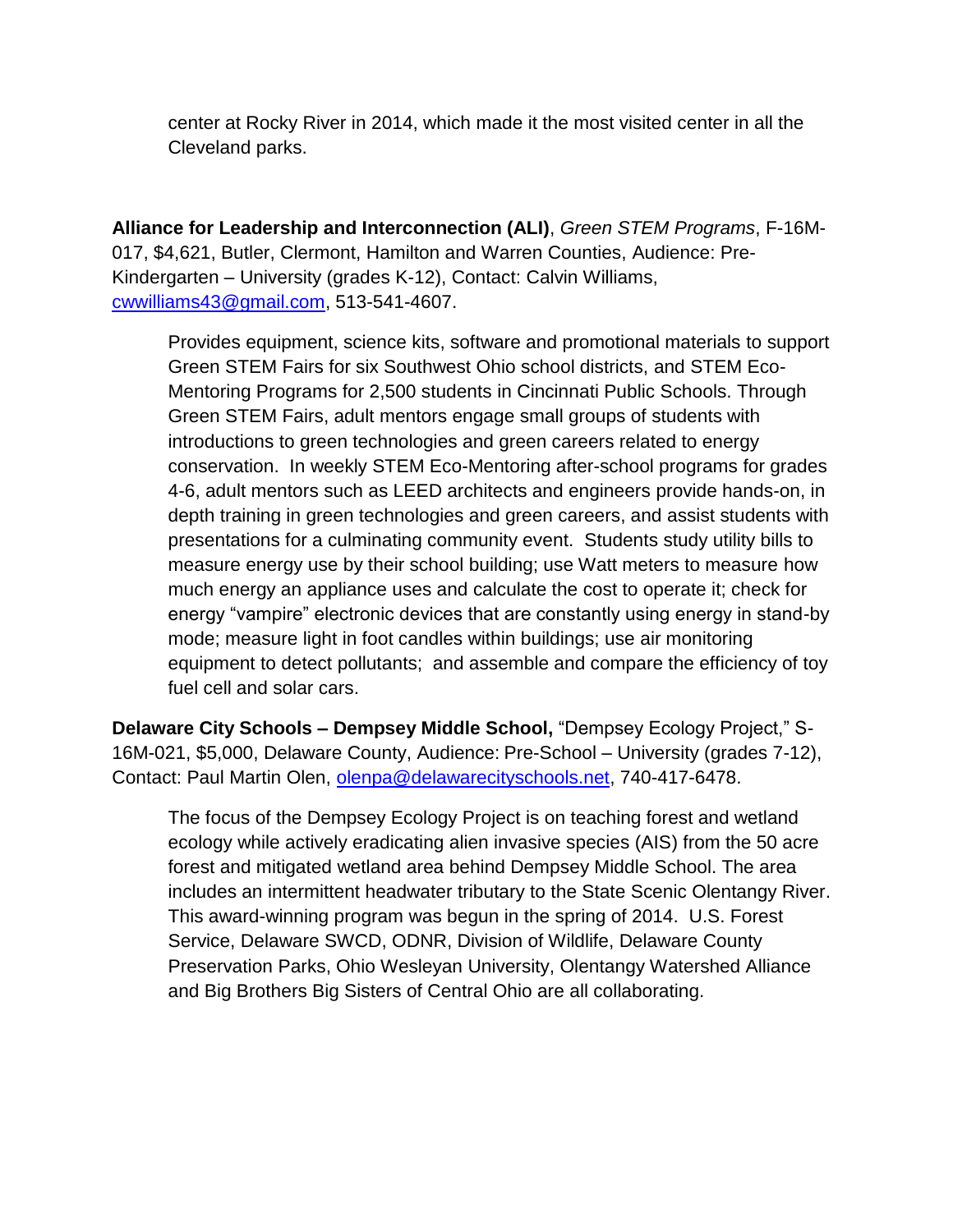**Lake County Stormwater Management Department,** "Training & Education Materials for Municipal Staff," S-16M-024, \$4,986, Lake County, Audience: Regulated Community, Contact: Susan Haboustak, [susan.haboustak@lakecountyohio.gov,](mailto:susan.haboustak@lakecountyohio.gov) 440- 350-5902.

Funding would be for adapt materials to provide more user-friendly training and education for municipal operations staff/employees. Our project includes printing of more customized posters and vehicle guides describing stormwater Best Management Practices (BMPs) and pollution prevention; laptop and projector for educational workshops. All materials will include local imagery to encourage a community appeal and cover the following topics: spill response, installation of sediment and pollution controls during construction, final vegetative stabilization, stormwater pollution prevention during lawn care and fertilizer use. Lake County Engineer, SWCD, General Health District, Planning & Community Development, Chagrin River Watershed Partners, Inc. is collaborating.

**Meigs SWCD**, "AWARE – Assessing Water and Rural Environments," S-16M-026, \$4,836, Meigs and Athens Counties, Audience: Pre-School – University (grades 2, 4, 7 and 9-12), Contact: Jenny Ridenour, [jenny.ridenour@oh.nacdnet.net,](mailto:jenny.ridenour@oh.nacdnet.net) 740-992-4282.

This project will add resources to teach students about how pollution affects our streams and rivers. The resources are hands on kits that are reusable and can be used at different grade levels. The project will focus on second grade, fourth grade, seventh grade and high school. These grade levels have the most focus on water, erosion, pollution, and methods to collect data on water. The younger grade levels will relate water to the ecosystems including plant and animal life. The older students will investigate how water becomes polluted and ways to prevent the pollution. Project WET and Healthy Water, Healthy People will be used for educating teachers. Meigs County General Health District and OSU Extension along with Athens SWCD are collaborating.

**Clark County Solid Waste District,** "Water and Wetlands Teacher Workshop," S-16M-029, \$4,050, Clark County, Audience: Pre-School – University (grades K-12), Contact: Steve Schlather, [sschlather@clarkcountyohio.gov,](mailto:sschlather@clarkcountyohio.gov) 937-521-2022.

The Clark County Solid Waste District and the Clark County Parks District plan to offer a workshop in fall 2016 to introduce primary and secondary teachers in Clark County to the Healthy Water Healthy People (HWHP) and Wonders of Wetlands (WOW) curricula. Lessons demonstrated will focus on water runoff, wetlands, water cycle, nonpoint source pollution, and watersheds. The workshop also will include a demonstration of an Enviroscape Model, which will be available to teachers as a hands-on tool. The workshop will offer six contact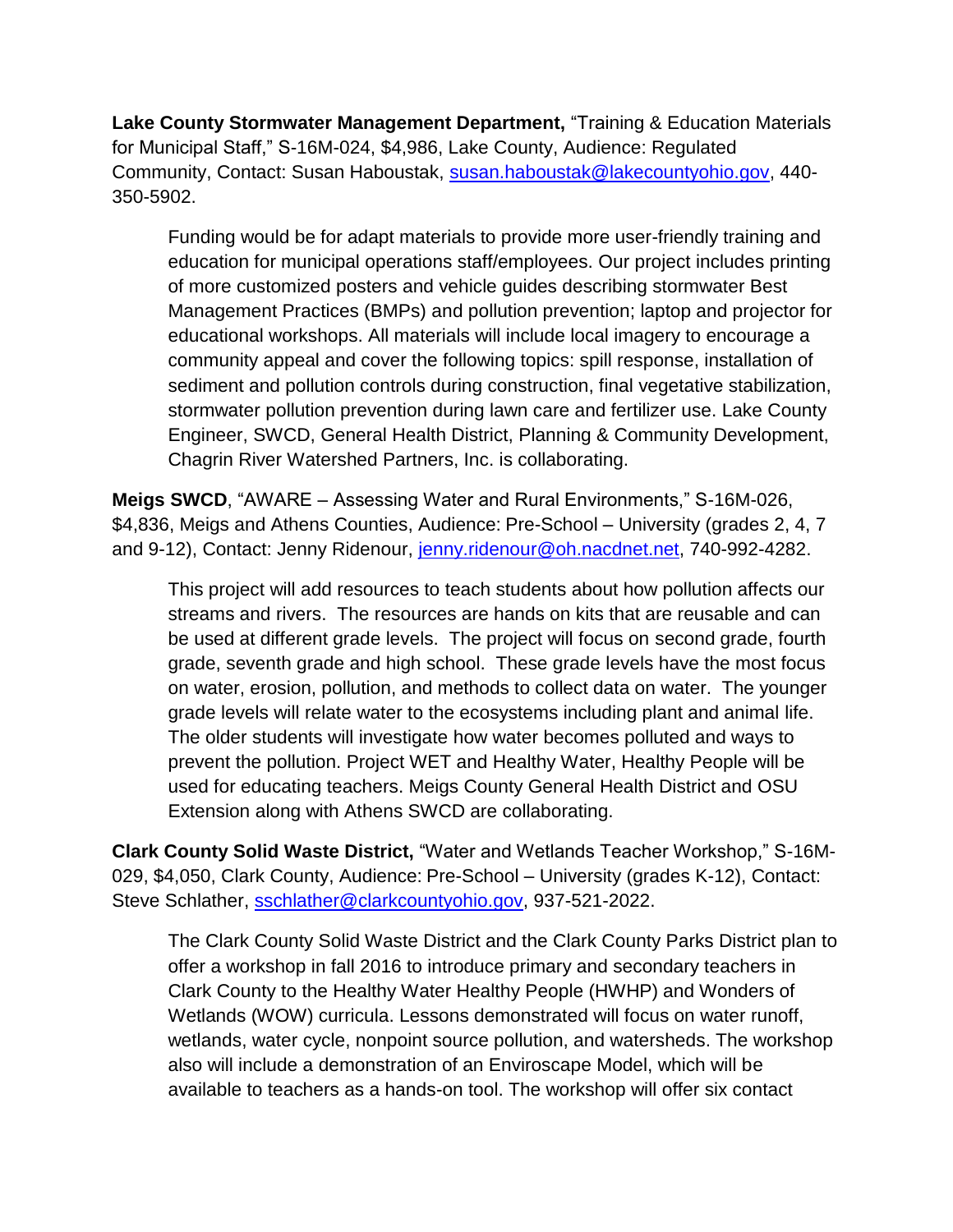hours and will be held at George Rogers Clark Park, allowing us to use the creek in the park as a setting for at least one activity, weather permitting. We plan to ask participants to introduce the curriculum to their colleagues and provide a brief report on how they used the curriculum in class. Clark County Park District and Montgomery SWCD are both collaborating.

**Sycamore Community Schools – Symmes Elementary**, "A Year on the Trail: A Field Investigations Approach to EnviroEd Using Nature Trail at Symmes," S-16M-030, \$3,447, Hamilton County, Pre-School – University (grades K-4), Contact: Steve Reinke, [reinkes@sycamoreschools.org,](mailto:reinkes@sycamoreschools.org) 513-316-3650.

Grant will directly facilitate the environmental education of 500 K-4 students in Symmes Elementary (as well as the 1,500 in attendance in Sycamore Community Schools' three other elementary buildings) by helping train teachers and fund ongoing scientific inquiry and monitoring of the Nature Trail at Symmes, a nine acre wooded watershed owned by the district. The trail's continuing restoration and removal of invasive species provides hands-on opportunities for even the youngest to design and conduct field investigations to help determine the effect and direction of the renewal efforts. They will then communicate these efforts to the community at large at the end of the school year. Teachers, referencing materials from Project Learning Tree and Project Wild, will be trained to use the monitoring equipment to help the students gather, organize, and interpret data they have collected. PTO, Werthaiser Family and Primrose School of Symmes are all collaborating.

**BrainBox LTD.,** "Landlord Training Event," S-16M-033, \$5,000, Hamilton County, Audience: General Public, Contact: Lauren Campbell, [contact@brainboxltd.com,](mailto:contact@brainboxltd.com) 765- 624-8456.

Host a landlord training event, targeting large (5 units or more) multi-family property owners/landlords/property managers, educating on the benefits of incorporating sustainable initiatives on their properties and providing resources that they can pass along to their tenants. The topics of focus will be sustainable lawn care, stormwater management, energy efficiency, air quality, curbside and commercial recycling options. There will also be a legal component to help develop lease language to hold tenants accountable. Primary audience is property owners and land lords, the secondary audience is adults generally, as we anticipate their tenants will also receive information. City of Cincinnati, U.S. Green Building Council, Mill Creek Watershed Council and Hamilton County Environmental Services are all collaborating.